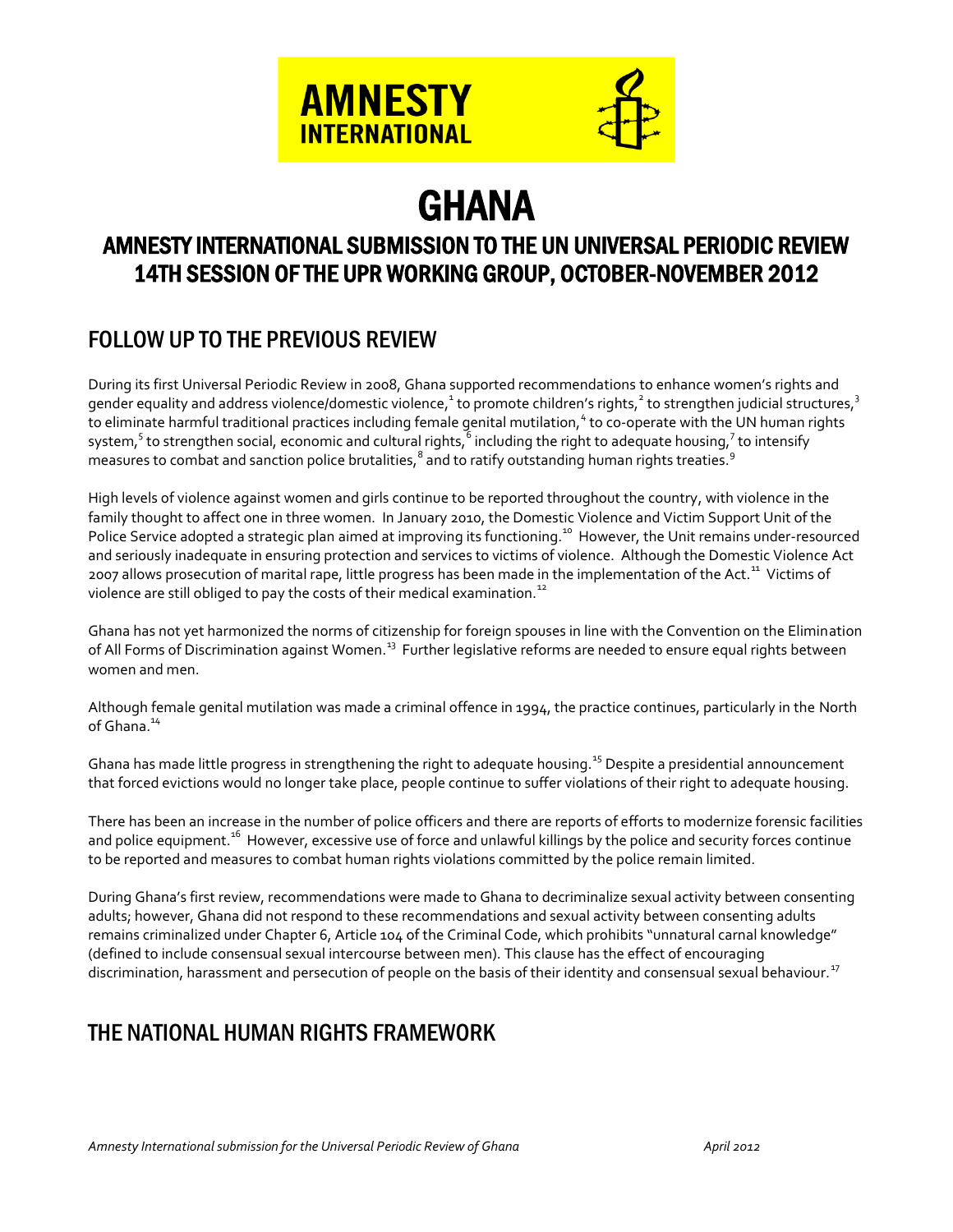## REVIEW OF THE CONSTITUTION

In January 2010, President Mills inaugurated a Constitution Review Commission to conduct a public consultation on the 1992 Constitution. The Commission presented its initial report to the President in December 2010. Although the final report has not yet been made public, a summary of the report was released in December 2011. Its recommendations include abolishing the death penalty and replacing it with life imprisonment without parole; full recognition of economic, social and cultural rights in the Constitution; and direct enforcement of decisions by the Commission on Human Rights and Administrative Justice which is to have increased powers to enable it to initiate investigations within its mandate.

Ghana ratified the International Covenant on Economic, Social and Cultural Rights in 2000, but has still not fully incorporated it into national law. Most economic, social and cultural rights are not included within Chapter 5 of the 1992 Constitution on Fundamental Human Rights and Freedoms. Some economic, social and cultural rights are included in Chapter 6 on Directive Principles of State Policy; however, to date, these directive principles have not been enforceable in the courts.

## PROTECTION OF HUMAN RIGHTS IN THE CONSTITUTION AND NATIONAL LEGISLATION

Amnesty International is concerned at a range of shortcomings in the Constitution and in national legislation:

Ghana retains the death penalty for a number of offences in the Constitution and in national legislation.

The Freedom of Information Bill, introduced in 2002, has still not been passed into law.

Corporal punishment remains legal in the prison system. Section 44 of the Prisons Service Decree permits "fifteen strokes of a light cane" for male prisoners over the "apparent age" of eighteen years.

Article 13 of the Constitution, which guarantees the right to life, also provides for much wider grounds for the use of lethal force than is permissible under international standards, including to effect a lawful arrest or to prevent the escape of a person lawfully detained; for the purposes of suppressing a riot; or in order to prevent the commission of a crime by that person. While the use of force and firearms may sometimes be permissible when making an arrest or preventing a person from escaping, the provisions of Article 13 of the Constitution are impermissibly broad and do not require the existence of an imminent or grave threat of death or serious injury and have a more lenient standard of necessity than that required by international standards, such as the UN Basic Principles on the Use of Force and Firearms by Law Enforcement Officials (paragraphs 5 and 9).

Ghana's laws do not provide adequate protection against forced eviction and the authorities have failed to put in place adequate safeguards to prevent people from being forcibly evicted in violation of their human rights. There is no reference to housing rights in the Constitution.

## UNIVERSAL JURISDICTION AND CRIMES UNDER INTERNATIONAL LAW

While some crimes under international law are defined as crimes under Ghanaian law,<sup>18</sup> other such crimes including war crimes defined in international humanitarian law applicable during non-international armed conflict, crimes against humanity; 'other acts' of genocide (such as conspiracy, direct and public incitement, attempt and complicity); extrajudicial execution; enforced disappearance and aggression, are not defined as crimes under Ghanaian law. In any event, the definitions of crimes under national law should be as broad as the definitions set out in the Rome Statute of the International Criminal Court (to which Ghana is a party), but whenever international treaties (such as Protocol I) or customary law contain stronger definitions than those in the Rome Statute, these definitions should be incorporated into Ghanaian law.

While the courts are able to exercise universal jurisdiction over certain crimes, $19$  they are not empowered so far to exercise universal jurisdiction over crimes against humanity, torture, extrajudicial executions and enforced disappearance.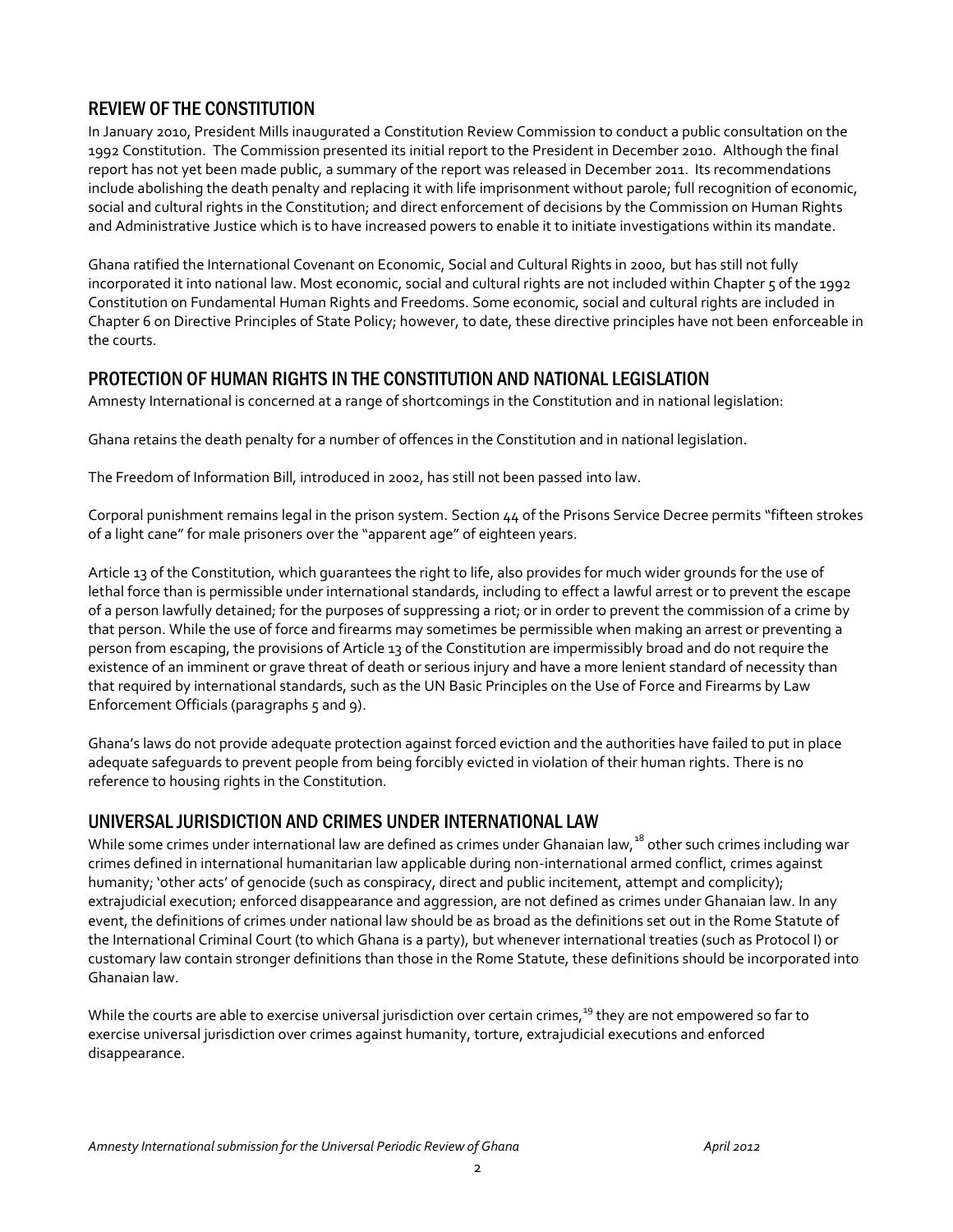## THE DEATH PENALTY

Ghana is abolitionist in practice, although it retains the death penalty in law and continues to sentence people to death. At the end of 2011, 138 people were on death row, including four women. No executions have been carried out since 1993.

## THE HUMAN RIGHTS SITUATION ON THE GROUND

## ACCESS TO JUSTICE AND PRISON CONDITIONS

Court procedures continue to be subject to long delays. Access to legal aid is inadequate and some prisoners spend years awaiting trial. In many prisons, overcrowding is severe, sanitation is inadequate, food and medical care are scarce and many prisoners rely on family members and outside organizations for additional food, medicines and other necessities. Skin diseases, tuberculosis, malaria, hepatitis and HIV are prevalent; however, the prison health system is over-stretched, under-equipped and unable to provide adequate medical care.

Some reforms have been introduced to tackle overcrowding. The Justice for All programme, introduced in 2007 to reduce the number of prisoners awaiting trial, brings judges in to prisons to conduct hearings with untried prisoners. A new 2,000-prisoner capacity prison, inaugurated in 2011, received its first prisoners in 2012. While these measures may ease the overcrowding problem, political will and increased resources are needed for such reforms to have a meaningful effect.

## HOUSING RIGHTS

Approximately 4.8 million people live in slums in Ghana - 45 per cent of the country's urban population. In Accra, which has an estimated population of 4.5 million people, approximately one third of the city's residents live in slums. These slum communities, where residents live, work and raise their children, are characterized by grossly inadequate living conditions, lack of basic services, overcrowding and insecurity of tenure. Insecurity of tenure leaves people vulnerable to forced eviction.

Since 2008, hundreds of people have been forcibly evicted from their homes. Forced evictions compound the country's housing shortage and have left many people homeless and destitute. Thousands remain under threat of forced eviction, which is often carried out without adequate prior consultation or notice and with no compensation or alternative accommodation. In May 2010, hundreds of people were forcibly evicted from their homes in "Abinkyi slum" in Kumasi. The residents were given just two weeks' notice and were not offered any alternative accommodation or compensation.

In Old Fadama, the biggest informal settlement in Accra, up to 79,000 people live without security of tenure. The Metropolitan Assembly in Accra has repeatedly announced plans to demolish the settlement; however, in September 2011, President Mills publicly committed not to forcibly evict the people living in Old Fadama, and said that discussions were ongoing to relocate people.

## HUMAN RIGHTS OF LESBIAN, GAY, BISEXUAL AND TRANSGENDER PEOPLE

Ghana's Constitution guarantees freedom from discrimination, in line with the International Covenant on Civil and Political Rights, Article 2 of which guarantees non-discrimination on the grounds of sex. However, discrimination on the grounds of sexual orientation persists in Ghana.

Human rights abuses against individuals suspected of same-sex relations also continue. On 20 July 2011, the Western Region Minister ordered the security forces to arrest all gay men and lesbians in the west of the country, and called on landlords and tenants to report anyone they suspected of being gay or lesbian.

## HUMAN RIGHTS VIOLATIONS BY THE POLICE AND SECURITY FORCES

Excessive use of force and unlawful killings by the police and security forces continue. In February 2011, the police were accused of firing indiscriminately in an attempt to restore order in the Buduburam refugee camp. One person was reported to have been killed. The police also regularly shoot and kill suspected armed robbers. In June 2011, the UN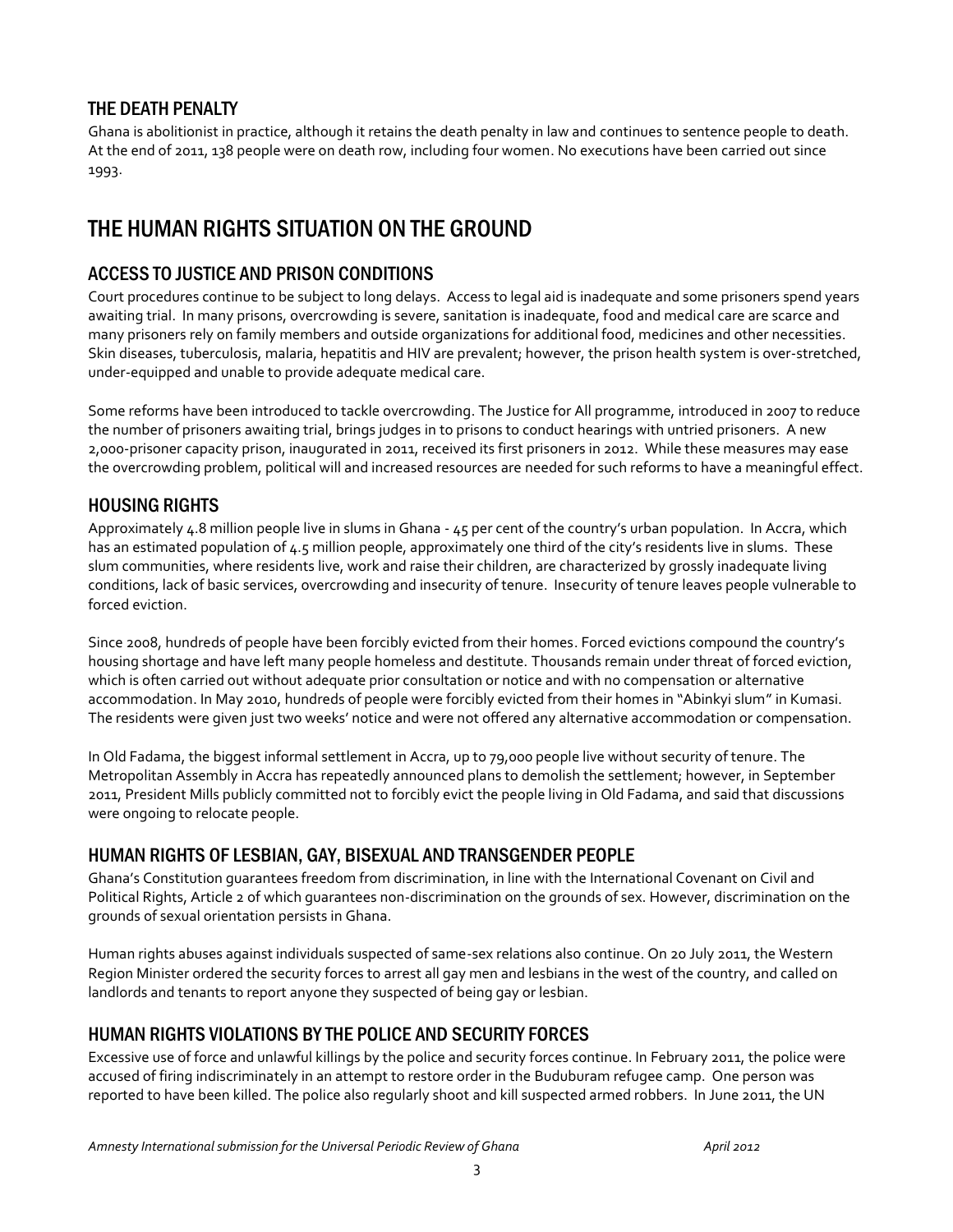Committee against Torture expressed concern about impunity for brutality and excessive use of force by the police, and concern about the authorities' admission that torture was likely to be taking place in detention centres.

# RECOMMENDATIONS FOR ACTION BY THE STATE UNDER REVIEW

### Amnesty International calls on the government of Ghana to:

#### *Follow up to the previous review:*

- Ensure that the Domestic Violence and Support Unit is adequately resourced and able to provide protection and services to victims of violence;
- Fully implement national legislation to eradicate domestic violence, including the 2007 Domestic Violence Act;
- Ensure that victims of violence are not obliged to pay the costs of their medical examinations;
- Harmonize norms of citizenship for foreign spouses in line with the Convention on the Elimination of All Forms of Discrimination against Women;
- Protect the human rights of lesbian, gay, bisexual and transgender people and to amend the Criminal Code to repeal the provision that criminalizes sexual activity between consenting adults;
- Ensure that effective and prompt investigations are carried out into all allegations of domestic violence and female genital mutilation, and that those responsible are brought to justice.

#### *Ratification of international human rights treaties and protection of human rights in the Constitution and in national legislation:*

- Ratify the International Convention for the Protection of All Persons from Enforced Disappearances;
- Ratify the Convention on the Rights of Persons with Disabilities and the Optional Protocol;
- Ratify the Second Optional Protocol to the International Covenant on Civil and Political Rights, aiming at the abolition of the death penalty;
- Ratify the Optional Protocol to the UN Convention against Torture and Other Cruel, Inhuman or Degrading Treatment or Punishment and permit international inspection of all places of detention in Ghana;
- Amend Article 13 of the Constitution to ensure the grounds permitting the use of lethal force are in line with international standards, including the requirement of the existence of an imminent or grave threat of death or serious injury;
- Pass the Freedom of Information Bill;
- Abolish the death penalty (see also below);
- Incorporate the provisions of the International Covenant on Economic, Social and Cultural Rights into national law and recognize these rights as legally enforceable rights;
- Include reference to housing rights in the Constitution, and enact legislation to protect against forced eviction;
- Expunge corporal punishment from the Prisons Service Decree.

### *Universal jurisdiction and crimes under international law:*

- Define the following as crimes under Ghanaian law: war crimes defined in international humanitarian law treaties applicable during non-international armed conflict; crimes against humanity; "other acts" of genocide (such as conspiracy, direct and public incitement, attempt and complicity); extrajudicial execution; enforced disappearance; aggression, and all other war crimes outlined in the Rome Statute not already defined as crimes under Ghanaian law;
- Empower the national courts to exercise universal jurisdiction over crimes against humanity, torture,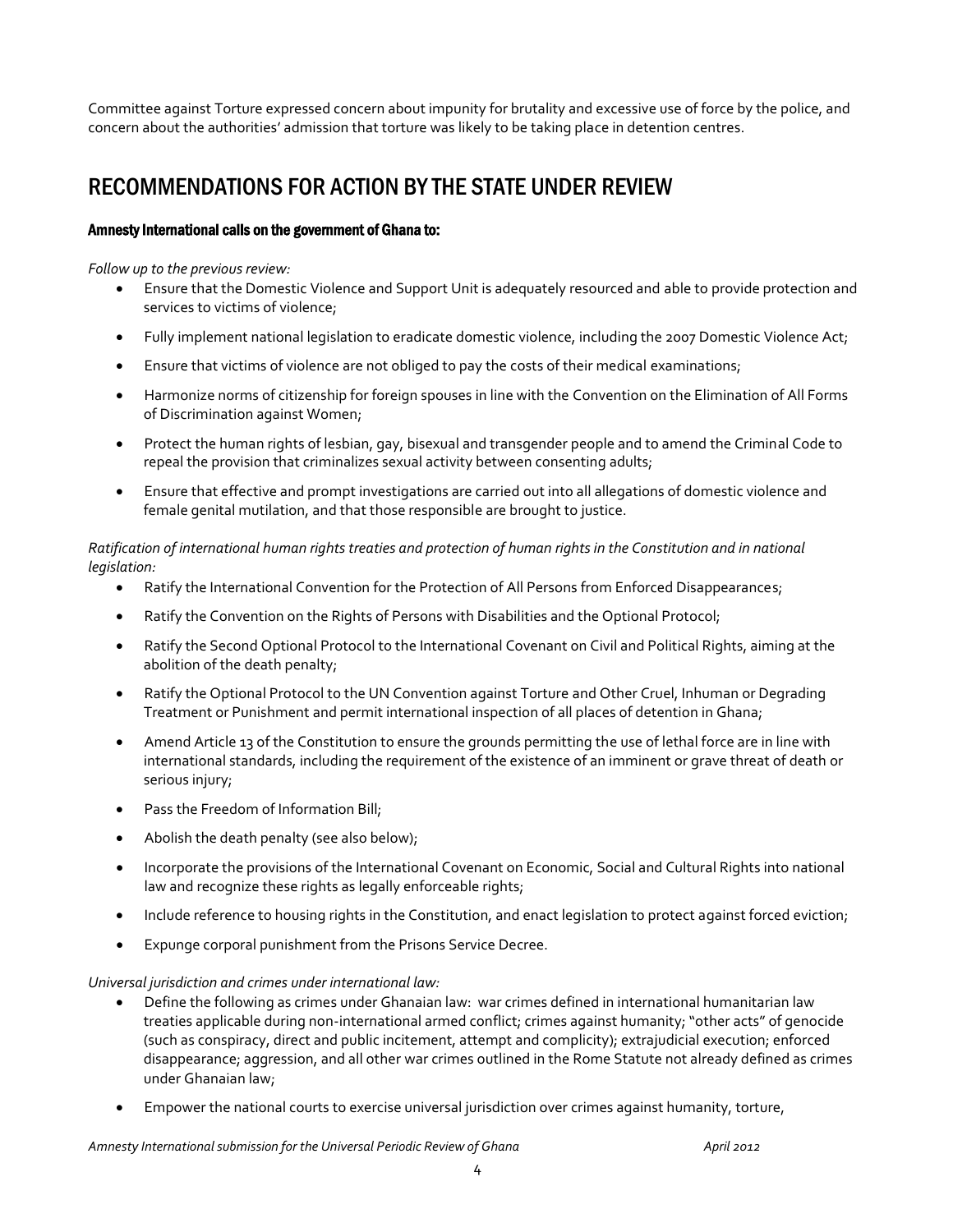extrajudicial executions, and enforced disappearances.

#### *The death penalty:*

- Abolish the death penalty as recommended by the Constitution Review Commission;
- Pending abolition of the death penalty, take the following steps as a matter of urgency:
	- $\circ$  Establish an official moratorium on the use of the death penalty, with a view to abolition;
	- o Commute without delay all death sentences to terms of imprisonment;
	- o Ensure that any person previously sentenced to death, subsequent to commutation, is removed from special prison facilities, especially from death row, and transferred to regular institutions of detention appropriate for the age of the offender and the offence committed;
	- o Ensure that the most rigorous internationally recognized and constitutional standards for fair trial are respected in capital cases;
	- o Ratify the Second Optional Protocol to the International Covenant on Civil and Political Rights aiming at abolishing the death penalty.

#### *Access to justice and prisons:*

- Extend invitations to the UN Special Rapporteur on torture and the African Commission Special Rapporteur on Prisons and Conditions of Detention to visit Ghana in the near future;
- Immediately commit to rectify over-crowding in prisons and ensure that prison conditions meet international standards, including the UN Standard Minimum Rules for the Treatment of Prisoners and the UN Rules for the Treatment of Women Prisoners and Non-Custodial Measures for Women Offenders (Bangkok Rules);
- Ensure all detainees have access to a lawyer of their choice, including through the implementation of an enhanced legal aid system that reaches all regions of Ghana;
- Review cases to assess how long remand prisoners have been in pre-trial detention, with a view to ending the imprisonment of those who have been held for a time commensurate with normal sentences for their crime.

#### *Housing rights:*

- Enact and enforce a law prohibiting forced evictions;
- Amend the Constitution to protect housing rights and ensure that economic, social and cultural rights can be enforced by the courts;
- Develop and adopt guidelines for evictions in line with the UN Basic Principles and Guidelines on Development-Based Evictions and Displacement and international human rights law.

#### *Human rights of lesbian, gay, bisexual and transgender people:*

- Ensure thorough and impartial investigation into all allegations of attacks and threats against individuals targeted because of their sexual orientation or gender identity and bring to justice those responsible in accordance with international standards of fair trial;
- Take effective measures to end the climate of homophobia.

#### *Human rights violations by the police and security forces:*

- Instruct the security forces to always act in compliance with international human rights law and to respect the right to life and the prohibition of torture and other cruel, inhuman and degrading treatment;
- End impunity for human rights violations by the police by ensuring that all reports of human rights violations by members of the security forces are fully and impartially investigated, and that those suspected of involvement in human rights violations are suspended from active duty and brought to justice.